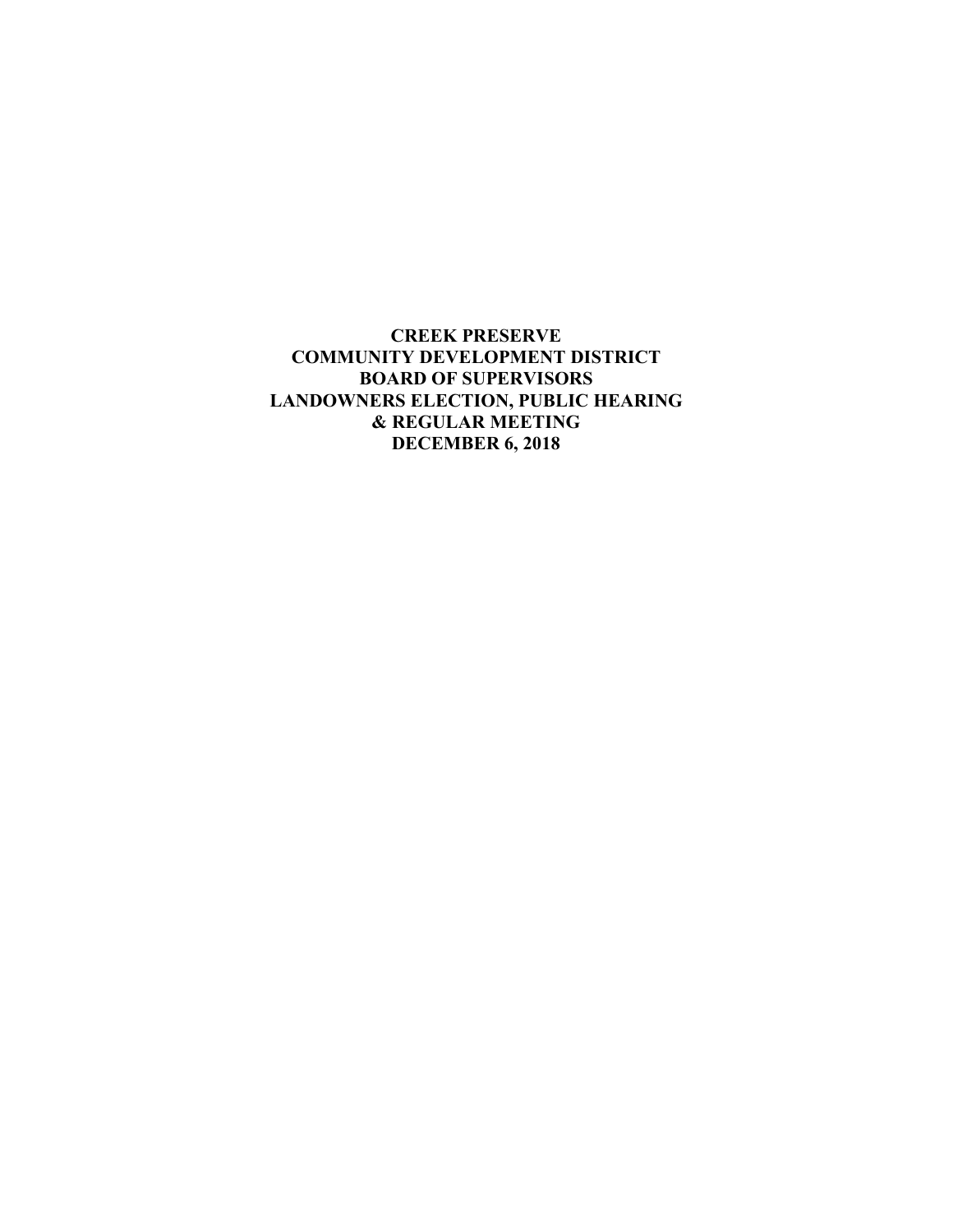# **CREEK PRESERVE COMMUNITY DEVELOPMENT DISTRICT AGENDA THURSDAY, DECEMBER 6, 2018**

#### **1:45 P.M.**

The Offices of Meritus Located at 2005 Pan Am Circle Suite 120, Tampa FL 33607

| <b>District Board of Supervisors</b> |                          | Jeff Hills<br>Ryan Motko<br>Nick Dister<br>Albert Viera<br><b>Steve Luce</b> |
|--------------------------------------|--------------------------|------------------------------------------------------------------------------|
| <b>District Manager</b>              | Meritus                  | Brian Lamb<br>Debby Nussel                                                   |
| <b>District Attorney</b>             | Straley, Robin, Vericker | John Vericker                                                                |

**District Engineer**

### *All cellular phones and pagers must be turned off while in the meeting room*

#### **The District Agenda is comprised of four different sections:**

The meeting will begin at **1:45 p.m.** with the seventh section called **Business Matters.** The business matters section contains items for approval by the District Board of Supervisors that may require discussion, motion and votes on an item-by-item basis. If any member of the audience would like to speak on one of the business items, they will need to register with the District Administrator prior to the presentation of that agenda item. Agendas can be reviewed by contacting the Manager's office at (813) 397-5120 at least seven days in advance of the scheduled meeting. Requests to place items on the agenda must be submitted in writing with an explanation to the District Manager at least fourteen (14) days prior to the date of the meeting. The ninth section is called **Administrative Matters**. The Administrative Matters section contains items that require the review and approval of the District Board of Supervisors as a normal course of business. The tenth section is called **Staff Reports**. This section allows the District Administrator, Engineer, and Attorney to update the Board of Supervisors on any pending issues that are being researched for Board action. The final sections are called **Board Members Comments and Public Comments**. This is the section in which the Supervisors may request Staff to prepare certain items in an effort to meet residential needs. The Audience Comment portion of the agenda is where individuals may comment on matters that concern the District. Each individual is limited to **three (3) minutes** for such comment. The Board of Supervisors or Staff is not obligated to provide a response until sufficient time for research or action is warranted. IF THE COMMENT CONCERNS A MAINTENANCE RELATED ITEM, THE ITEM WILL NEED TO BE ADDRESSED BY THE DISTRICT ADMINSTRATOR OUTSIDE THE CONTEXT OF THIS MEETING.

Public workshops sessions may be advertised and held in an effort to provide informational services. These sessions allow staff or consultants to discuss a policy or business matter in a more informal manner and allow for lengthy presentations prior to scheduling the item for approval. Typically, no motions or votes are made during these sessions.

Pursuant to provisions of the Americans with Disabilities Act, any person requiring special accommodations to participate in this meeting is asked to advise the District Office at (813) 397-5120, at least 48 hours before the meeting. If you are hearing or speech impaired, please contact the Florida Relay Service at 1 (800) 955-8770, who can aid you in contacting the District Office.

Any person who decides to appeal any decision made by the Board with respect to any matter considered at the meeting is advised that this same person will need a record of the proceedings and that accordingly, the person may need to ensure that a verbatim record of the proceedings is made, including the testimony and evidence upon which the appeal is to be based.